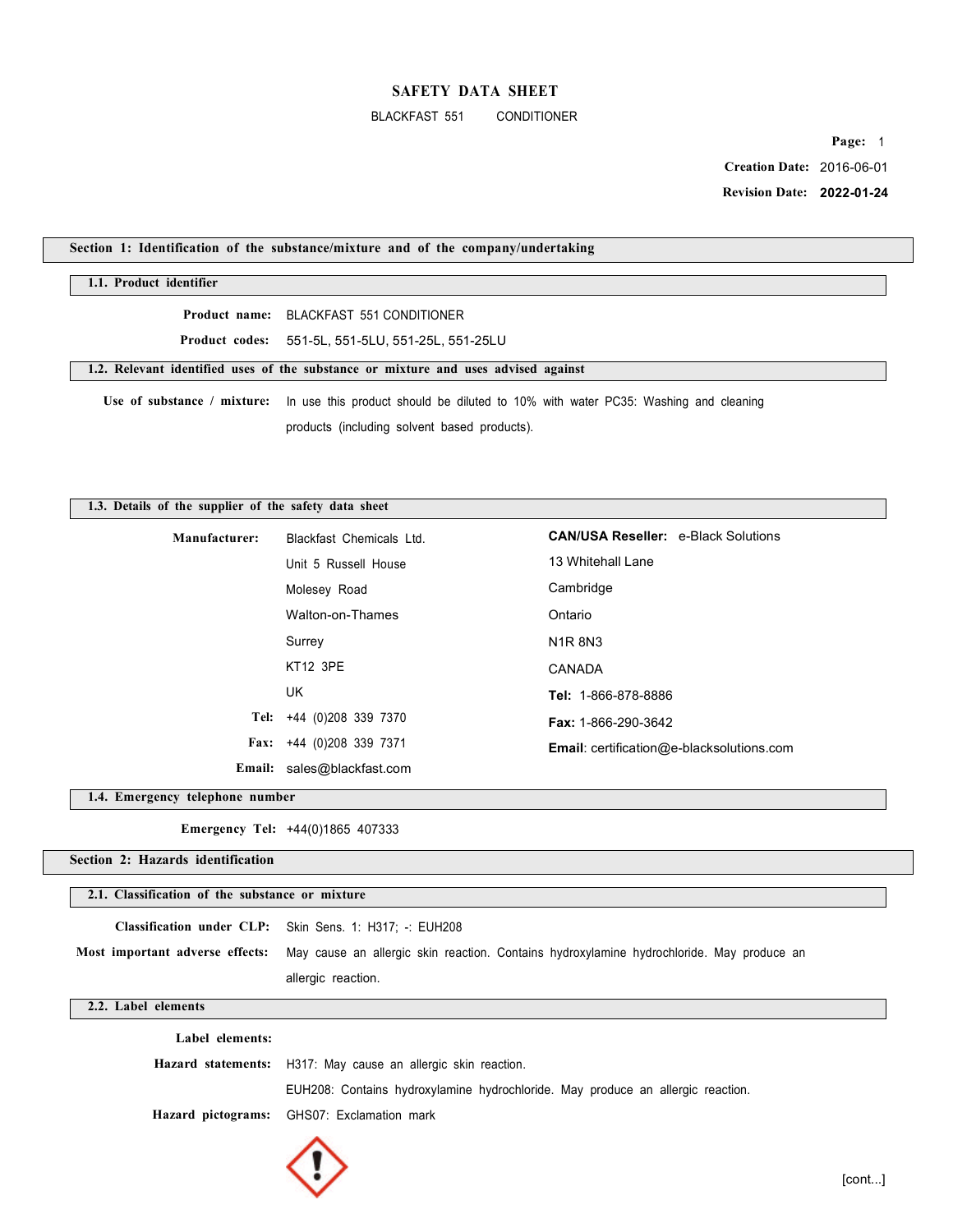BLACKFAST 551 CONDITIONER

**Signal words:** WARNING **Precautionary statements:** P261: Avoid breathing dust/mist/spray. P272: Contaminated work clothing should not be allowed out of the workplace. P280: Wear protective gloves/eye protection/face protection. P302+352: IF ON SKIN: Wash with plenty of water/. P333+313: If skin irritation or rash occurs: Get medical advice/attention. P363: Wash contaminated clothing before reuse.

**2.3. Other hazards** 

**PBT:** This product is not identified as a PBT/vPvB substance.

# **Section 3: Composition/information on ingredients**

**3.2. Mixtures** 

### **Hazardous ingredients:**

HYDROXYLAMINE HYDROCHLORIDE - REACH registered number(s): 01-2119976376-23-XXXX

| <b>EINECS</b> | CAS       | PBT / WEL | CLP Classification                                                                                                                                   | Percent |
|---------------|-----------|-----------|------------------------------------------------------------------------------------------------------------------------------------------------------|---------|
| 226-798-2     | 5470-11-1 |           | Met. Corr. 1: H290; Acute Tox. 4: H302;<br>STOT RE 2: H373; Eye Irrit. 2: H319;<br>Skin Irrit. 2: H315; Skin Sens. 1: H317;<br>Aquatic Acute 1: H400 | $< 3\%$ |

**Section 4: First aid measures** 

| 4.1. Description of first aid measures |                                                                                                          |  |  |
|----------------------------------------|----------------------------------------------------------------------------------------------------------|--|--|
| Skin contact:                          | Wash immediately with plenty of soap and water.                                                          |  |  |
| Eve contact:                           | Bathe the eye with running water for 15 minutes. Consult a doctor.                                       |  |  |
|                                        | <b>Ingestion:</b> Wash out mouth with water. Consult a doctor.                                           |  |  |
|                                        | Inhalation: Remove casualty from exposure ensuring one's own safety whilst doing so. Move to fresh air   |  |  |
|                                        | in case of accidental inhalation of vapours.                                                             |  |  |
|                                        | 4.2. Most important symptoms and effects, both acute and delayed                                         |  |  |
| Skin contact:                          | There may be mild irritation at the site of contact. An itchy rash may occur at the site of              |  |  |
|                                        | contact.                                                                                                 |  |  |
|                                        | Eye contact: There may be irritation and redness.                                                        |  |  |
| Ingestion:                             | There may be soreness and redness of the mouth and throat. There may be irritation of the                |  |  |
|                                        | throat. Nausea and stomach pain may occur.                                                               |  |  |
|                                        | Inhalation: There may be irritation of the throat with a feeling of tightness in the chest. Exposure may |  |  |
|                                        | cause coughing or wheezing.                                                                              |  |  |
| Delayed / immediate effects:           | Toxicological data is based on animal data.                                                              |  |  |
|                                        | 4.3. Indication of any immediate medical attention and special treatment needed                          |  |  |

**Immediate / special treatment:** Eye bathing equipment should be available on the premises.

**Page:** 2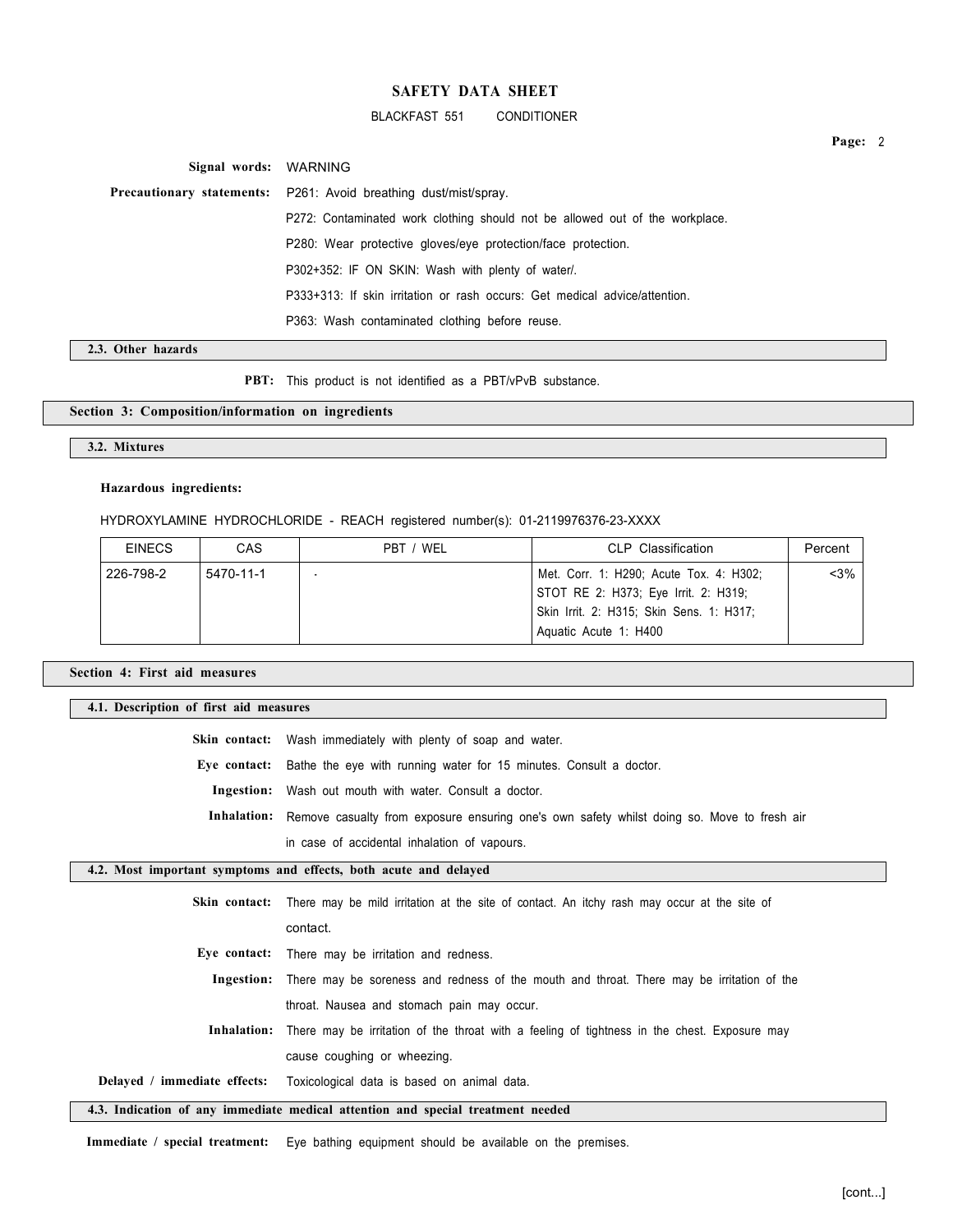# BLACKFAST 551 CONDITIONER

**Page:** 3

# **Section 5: Fire-fighting measures**

### **5.1. Extinguishing media**

**Extinguishing media:** Suitable extinguishing media for the surrounding fire should be used. Use water spray to cool

containers.

#### **5.2. Special hazards arising from the substance or mixture**

**Exposure hazards:** In combustion emits toxic fumes.

**5.3. Advice for fire-fighters** 

Advice for fire-fighters: Wear self-contained breathing apparatus. Wear protective clothing to prevent contact with

skin and eyes.

**Section 6: Accidental release measures** 

#### **6.1. Personal precautions, protective equipment and emergency procedures**

**Personal precautions:** Mark out the contaminated area with signs and prevent access to unauthorised personnel.

Turn leaking containers leak-side up to prevent the escape of liquid.

# **6.2. Environmental precautions**

**Environmental precautions:** Do not discharge into drains or rivers. Contain the spillage using bunding.

# **6.3. Methods and material for containment and cleaning up**

**Clean-up procedures:** Absorb into dry earth or sand. Transfer to a closable, labelled salvage container for disposal by an appropriate method.

#### **6.4. Reference to other sections**

**Reference to other sections:** Refer to section 8 of SDS.

**Section 7: Handling and storage** 

**7.1. Precautions for safe handling** 

**Handling requirements:** Avoid direct contact with the substance.

### **7.2. Conditions for safe storage, including any incompatibilities**

**Storage conditions:** Store in a cool, well ventilated area. Keep container tightly closed.

**Suitable packaging:** Polyethylene.

**7.3. Specific end use(s)** 

**Specific end use(s):** PC35: Washing and cleaning products (including solvent based products).

### **Section 8: Exposure controls/personal protection**

**8.1. Control parameters** 

**Workplace exposure limits:** No data available.

### **DNEL/PNEC Values**

**DNEL / PNEC** No data available.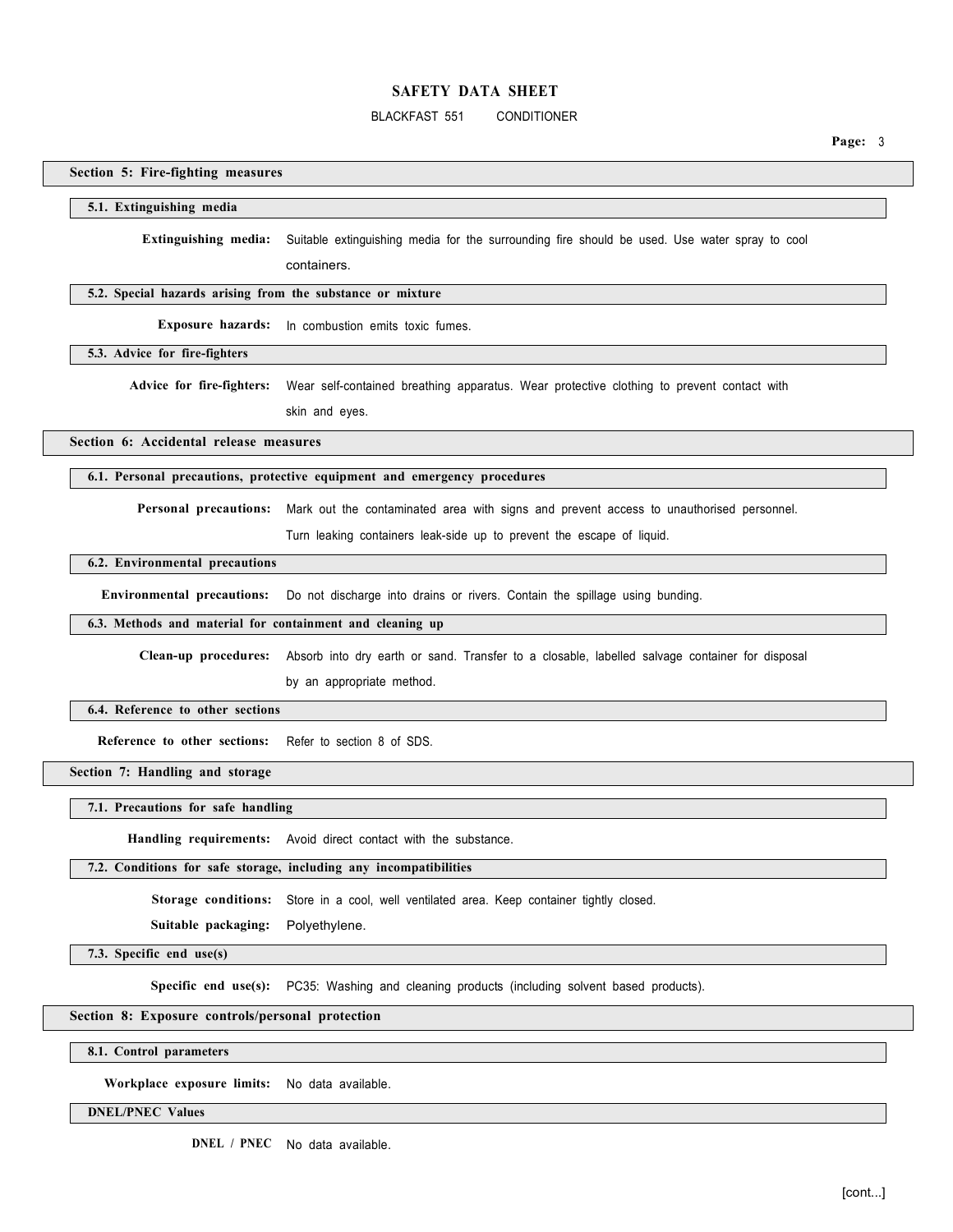BLACKFAST 551 CONDITIONER

**Page:** 4

**8.2. Exposure controls Engineering measures:** Ensure there is sufficient ventilation of the area. **Respiratory protection:** Self-contained breathing apparatus must be available in case of emergency. Hand protection: Protective gloves. Breakthrough time of the glove material > 8 hours. **Eye protection:** Safety glasses. Ensure eye bath is to hand. **Skin protection:** Protective clothing. **Environmental:** Prevent from entering in public sewers or the immediate environment.

# **Section 9: Physical and chemical properties**

## **9.1. Information on basic physical and chemical properties**

**State:** Liquid **Colour:** Pale yellow **Odour:** Perceptible odour **Solubility in water:** Soluble **Relative density:** 1.1 **pH:** 2.5-3

**9.2. Other information** 

**Other information:** No data available.

## **Section 10: Stability and reactivity**

**10.1. Reactivity** 

**Reactivity:** Stable under recommended transport or storage conditions.

**10.2. Chemical stability** 

**Chemical stability:** Stable under normal conditions.

### **10.3. Possibility of hazardous reactions**

**Hazardous reactions:** Hazardous reactions will not occur under normal transport or storage conditions.

Decomposition may occur on exposure to conditions or materials listed below.

# **10.4. Conditions to avoid**

**Conditions to avoid:** Heat.

**10.5. Incompatible materials** 

**Materials to avoid:** Strong oxidising agents. Strong acids.

### **10.6. Hazardous decomposition products**

**Haz. decomp. products:** In combustion emits toxic fumes.

#### **Section 11: Toxicological information**

**11.1. Information on toxicological effects**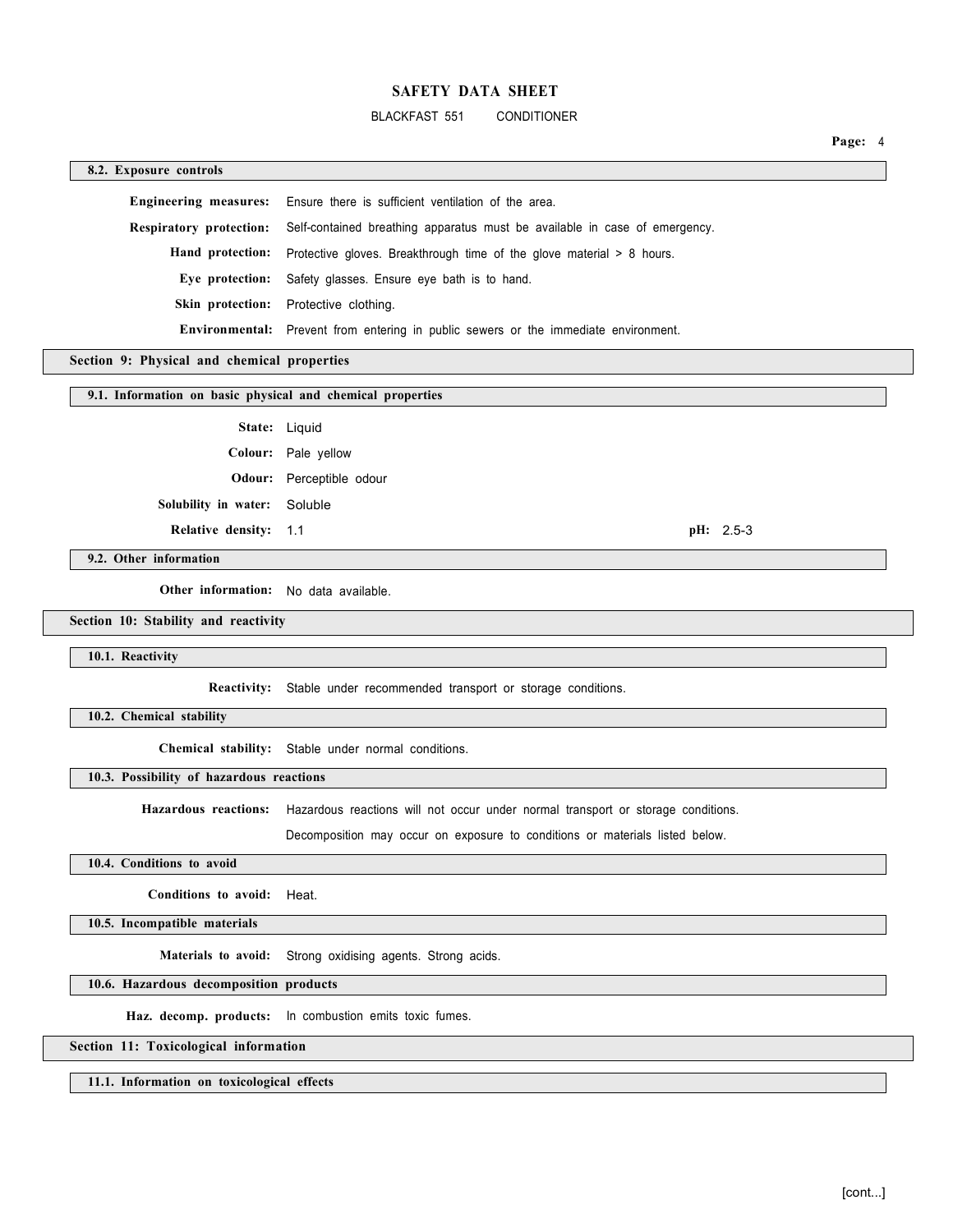### BLACKFAST 551 CONDITIONER

**Page:** 5

#### **Hazardous ingredients:**

#### **HYDROXYLAMINE HYDROCHLORIDE**

| $\cap$<br>URL | <b>RAT</b> | LD50<br>$ -$ | $\overline{ }$ | 17<br>$\cdot$ $\cdot$<br>. . |
|---------------|------------|--------------|----------------|------------------------------|
|---------------|------------|--------------|----------------|------------------------------|

#### **Relevant hazards for substance:**

|                                         | Route      | Basis                    |
|-----------------------------------------|------------|--------------------------|
| sensitisation<br>//skin<br>pırator<br>v | <b>DRM</b> | calculated<br>Hazardous: |

**Symptoms / routes of exposure** 

**Skin contact:** There may be mild irritation at the site of contact. An itchy rash may occur at the site of

contact.

**Eye contact:** There may be irritation and redness.

**Ingestion:** There may be soreness and redness of the mouth and throat. There may be irritation of the throat. Nausea and stomach pain may occur.

**Inhalation:** There may be irritation of the throat with a feeling of tightness in the chest. Exposure may

cause coughing or wheezing.

**Delayed / immediate effects:** Toxicological data is based on animal data.

# **Section 12: Ecological information**

**12.1. Toxicity** 

**Eco toxicity values:** No data available.

**12.2. Persistence and degradability** 

**Persistence and degradability:** Biodegradable.

**12.3. Bio accumulative potential** 

**Bio accumulative potential:** No bioaccumulation potential.

**12.4. Mobility in soil** 

**Mobility:** Readily absorbed into soil.

**12.5. Results of PBT and vPvB assessment** 

**PBT identification:** This product is not identified as a PBT/vPvB substance.

**12.6. Other adverse effects** 

**Other adverse effects:** Negligible ecotoxicity.

**Section 13: Disposal considerations** 

**13.1. Waste treatment methods Disposal operations:** Transfer to a suitable container and arrange for collection by specialised disposal company. **Waste code number:** 11 01 12 **Disposal of packaging:** Clean with water. Dispose of as normal industrial waste. **NB:** The user's attention is drawn to the possible existence of regional or national regulations regarding disposal. **[contract contract contract contract contract contract contract contract contract contract contract contract contract contract contract contract contract contract contract contract contract contract co**